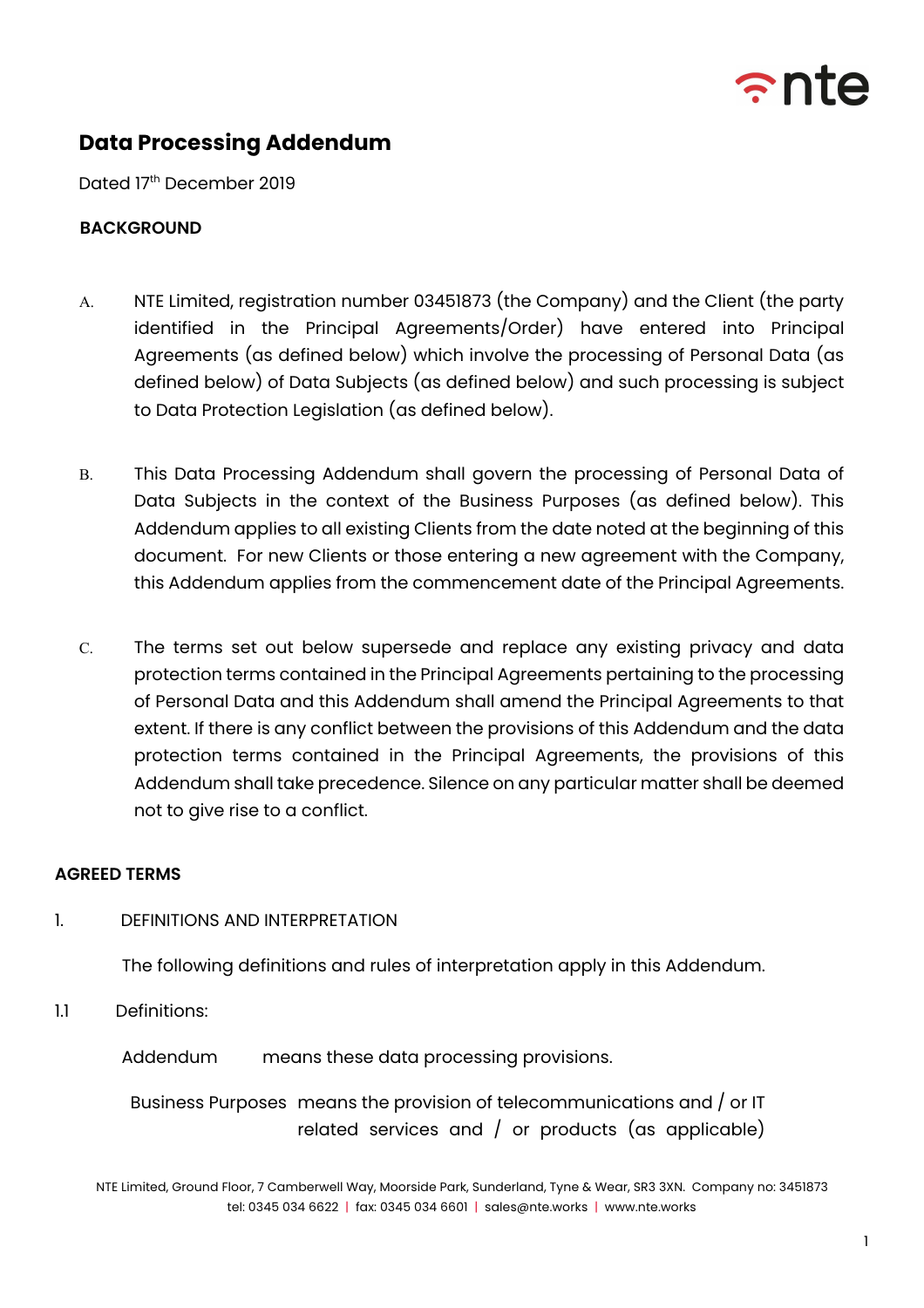

which are provided by the Company pursuant to the Principal Agreements.

Data Subject means in relation to any Personal Data which ever of;

- (a) the Client or member of the Client's Group; or
- (b) any employee, contractor, customer or endcustomer of the Client;

is the subject of the Personal Data (namely the person to whom that Personal Data relates).

Personal Data means any information relating to an identified or identifiable natural person that is processed by the Company as a result of, or in connection with, the Business Purposes; an identifiable natural person is one who can be identified, directly or indirectly, in particular by reference to an identifier such as a name, identification number, location data, an online identifier or to one or

more factors specific to the physical, physiological, genetic, mental, economic, cultural or social identity of that natural person.

- Principal Agreements the agreements between the Company and the Client for the provision of telecommunications and/or IT related Services and/or Products and all associated addendums and service specific terms and conditions agreed between the parties from time to time.
- Processing, processes and process either any activity that involves the use of Personal Data or as the Data Protection Legislation may otherwise define processing, processes or process. It includes any operation or set of operations which is performed on personal data or on sets of personal data, whether or not by automated means, such as collection, recording, organisation, structuring, storage, adaptation or alteration, retrieval, consultation, use, disclosure by transmission, dissemination or otherwise making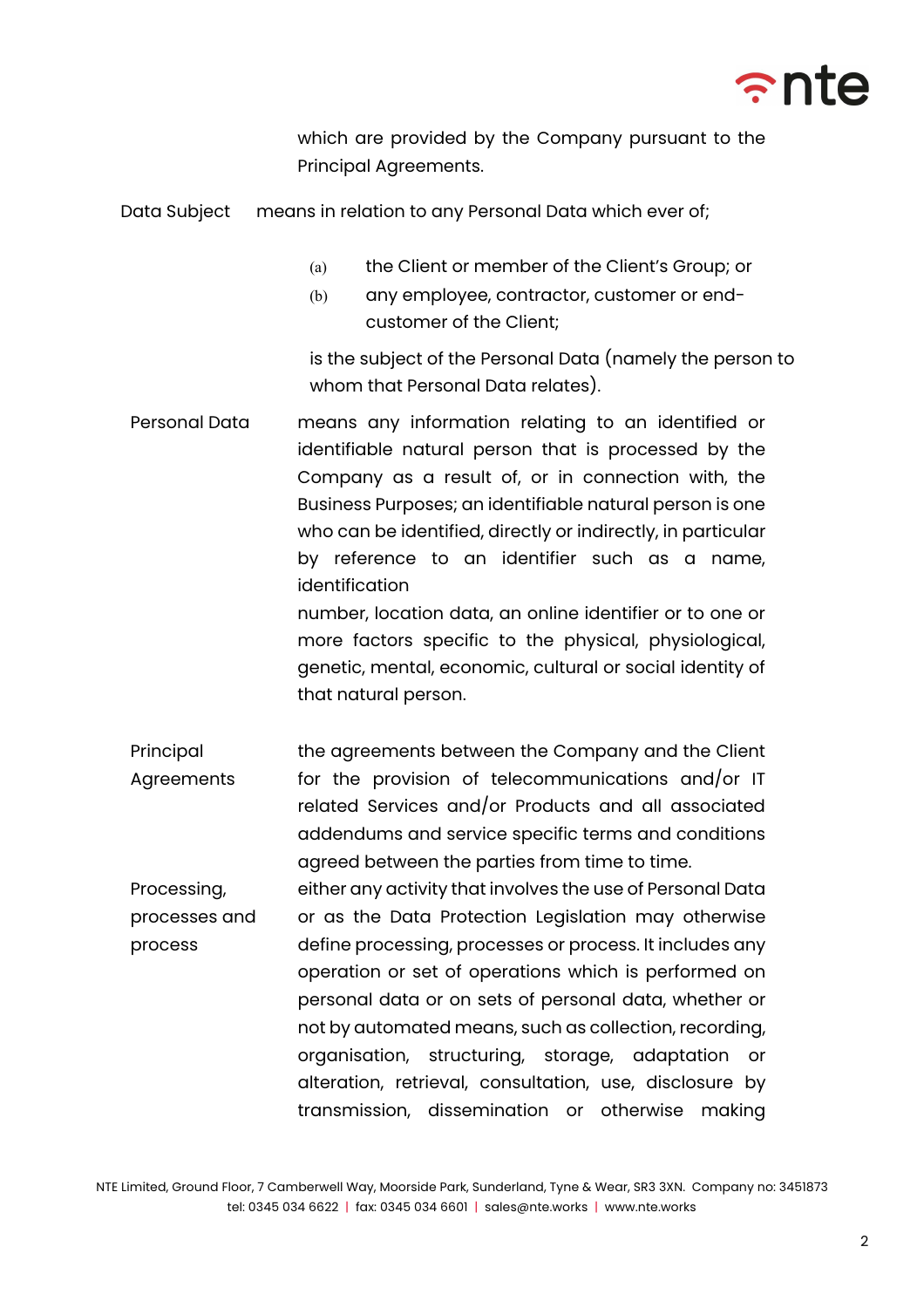

available, alignment or combination, restriction, erasure or destruction. Processing also includes transferring Personal Data to third parties.

- Data Protection Legislation the UK Data Protection Legislation and any applicable European Union legislation relating to personal data and all other legislation and regulatory requirements in force from time to time which apply to a party relating to the use of personal data (including, without limitation, the privacy of electronic communications).
- UK Data Protection all applicable data protection and privacy legislation in Legislation force from time to time in the UK including the UK General Data Protection Regulation; the Data Protection Act 2018; the Privacy and Electronic Communications Directive 2002/58/EC (as updated by Directive 2009/136/EC and retained in UK law following transition and exit from the European Union) and the Privacy and Electronic Communications Regulations 2003 (SI 2003/2426) as amended and applicable in the UK.
- Personal Data Breach a breach of security leading to the accidental or unlawful destruction, loss, alteration, unauthorised disclosure of, or access to, Personal Data transmitted, stored or otherwise processed.
- Products those goods, products and equipment set out in and deliverable by the Company pursuant to the Principal Agreement(s).
- Services those services, including telephony, IT and any other services set out in and deliverable by the Company pursuant to the Principal Agreement(s).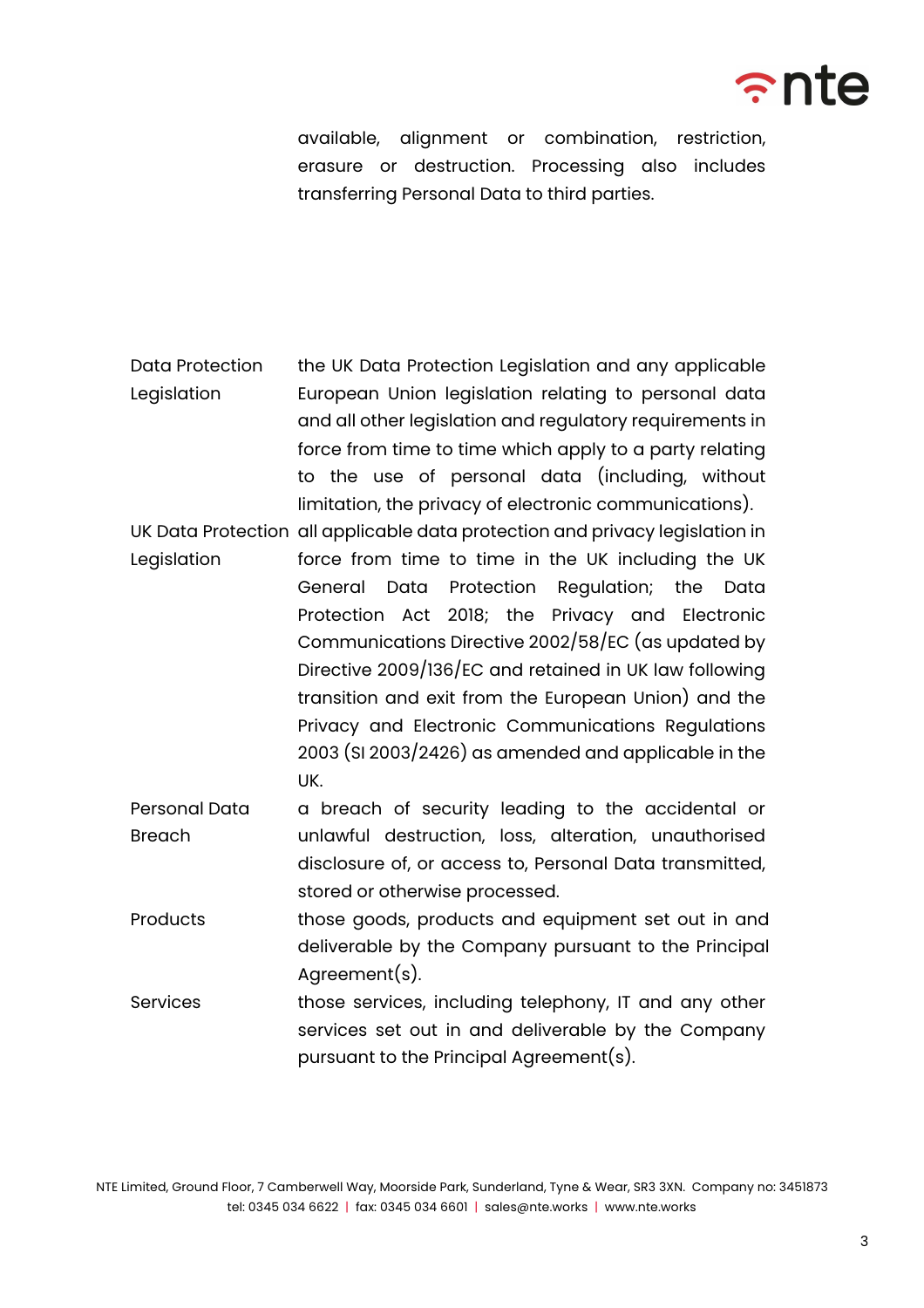

**Standard Contractual** Clauses (SCC) the UK's applicable (at the time of data export) ICO approved version of European Commission's Standard Contractual Clauses for the transfer of Personal Data from the European Union to processors established in third countries (controller-to-processor transfers) as the same may be updated or replaced by the UK's Information Commissioner from time to time.

- 1.2 This Addendum is subject to the terms of the Principal Agreements and is incorporated into the Principal Agreements. Interpretations and defined terms set forth in the Principal Agreements apply to the interpretation of this Addendum.
- 1.3 The Annexes form part of this Addendum and will have effect as if set out in full in the body of this Addendum. Any reference to this Addendum includes the Annex.
- 1.4 A reference to writing or written includes faxes and email.
- 1.5 In the case of conflict or ambiguity between:
- 1.5.1 any provision contained in the body of this Addendum and any provision contained in the Annexes, the provision in the body of this Addendum will prevail;
- 1.5.2 the terms of any accompanying invoice or other documents annexed to this Addendum and any provision contained in the Annexes, the provision contained in the Annexes will prevail;
- 1.5.3 any of the provisions of this Addendum and the provisions of the Principal Agreements, the provisions of this Addendum will prevail; and
- 1.5.4 any of the provisions of this Addendum and any executed SCC, the provisions of the executed SCC will prevail.

### 2. **PERSONAL DATA TYPES AND PROCESSING PURPOSES**

- 2.1 The Client and the Company acknowledge that for the purpose of the Data Protection Legislation, the Client is the controller and the Company is the processor.
- 2.2 The Client retains control of the Personal Data and remains responsible for its compliance obligations under the applicable Data Protection Legislation, including providing any required notices and obtaining any required consents, and for the processing instructions it gives to the Company.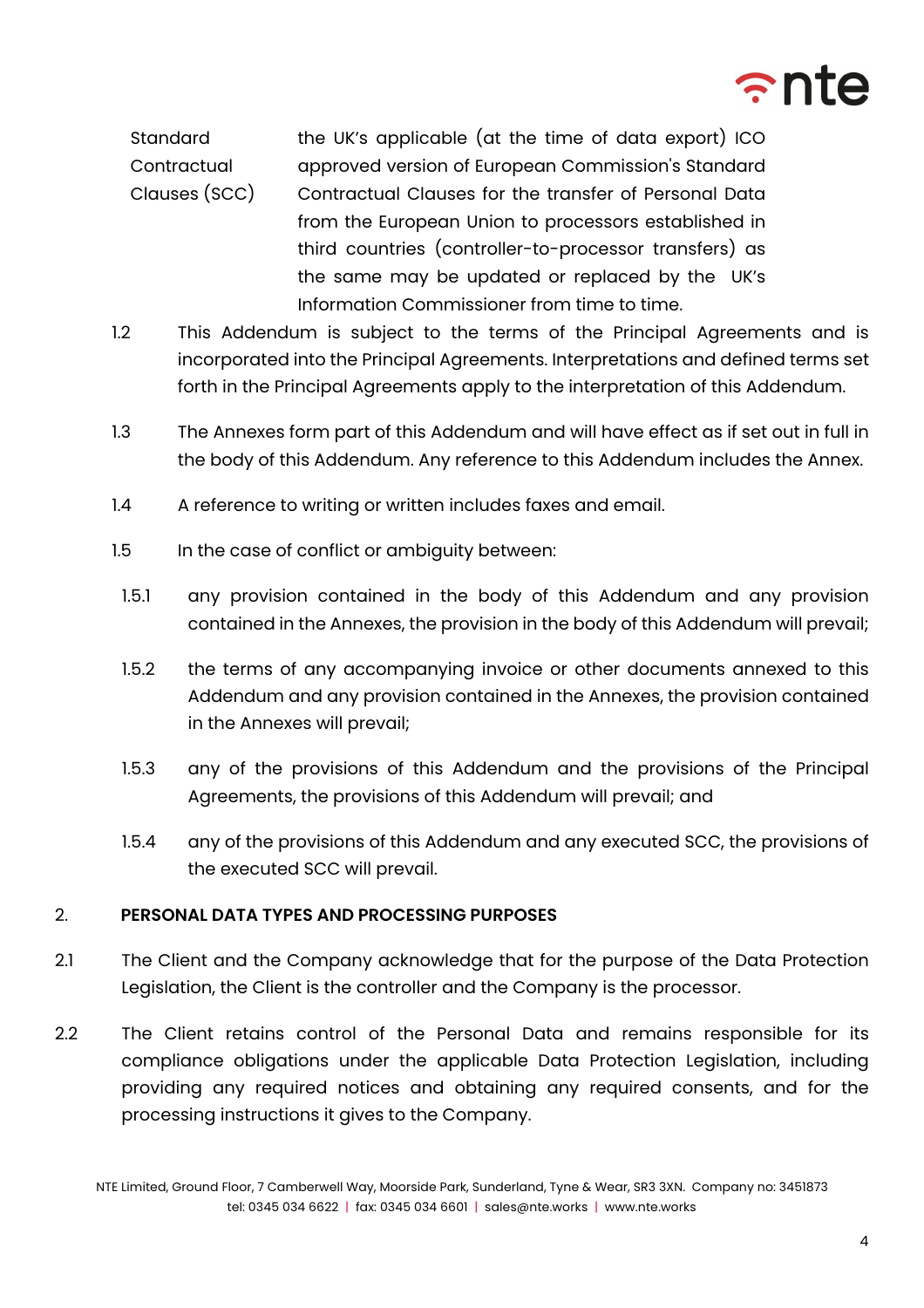

2.3 Appendix A describes the subject matter, duration, nature and purpose of processing and the Personal Data categories and Data Subject types in respect of which the Company may process to fulfil the Business Purposes of the Principal Agreements.

### 3. PROVIDER'S OBLIGATIONS

- 3.1 The Company will only process the Personal Data to the extent, and in such a manner, as is necessary for the Business Purposes in accordance with the Client's written instructions. The Company will not process the Personal Data for any other purpose or in a way that does not comply with this Addendum or the Data Protection Legislation. The Company must promptly notify the Client if, in its opinion, the Client's instruction would not comply with the Data Protection Legislation.
- 3.2 Subject always to any legal or regulatory requirement on the Company to retain the Personal Data, the Company must promptly comply with any reasonable Client request or instruction requiring the Company to amend, transfer, delete or otherwise process the Personal Data, or to stop, mitigate or remedy any unauthorised processing.
- 3.3 The Company will maintain the confidentiality of all Personal Data and will not disclose Personal Data to third parties unless the Client or this Addendum specifically authorises the disclosure, or as is required by law. If a law, court, regulator or supervisory authority requires the Company to process or disclose Personal Data, the Company must first inform the Client of the legal or regulatory requirement and give the Client an opportunity to object or challenge the requirement, unless the law prohibits such notice.

# 4. **COMPANY'S EMPLOYEES**

- 4.1 The Company will ensure that all employees:
	- 4.1.1 are informed of the confidential nature of the Personal Data and are bound by confidentiality obligations and use restrictions in respect of the Personal Data; and
	- 4.1.2 are aware both of the Company's duties and their personal duties and obligations under the Data Protection Legislation and this Addendum.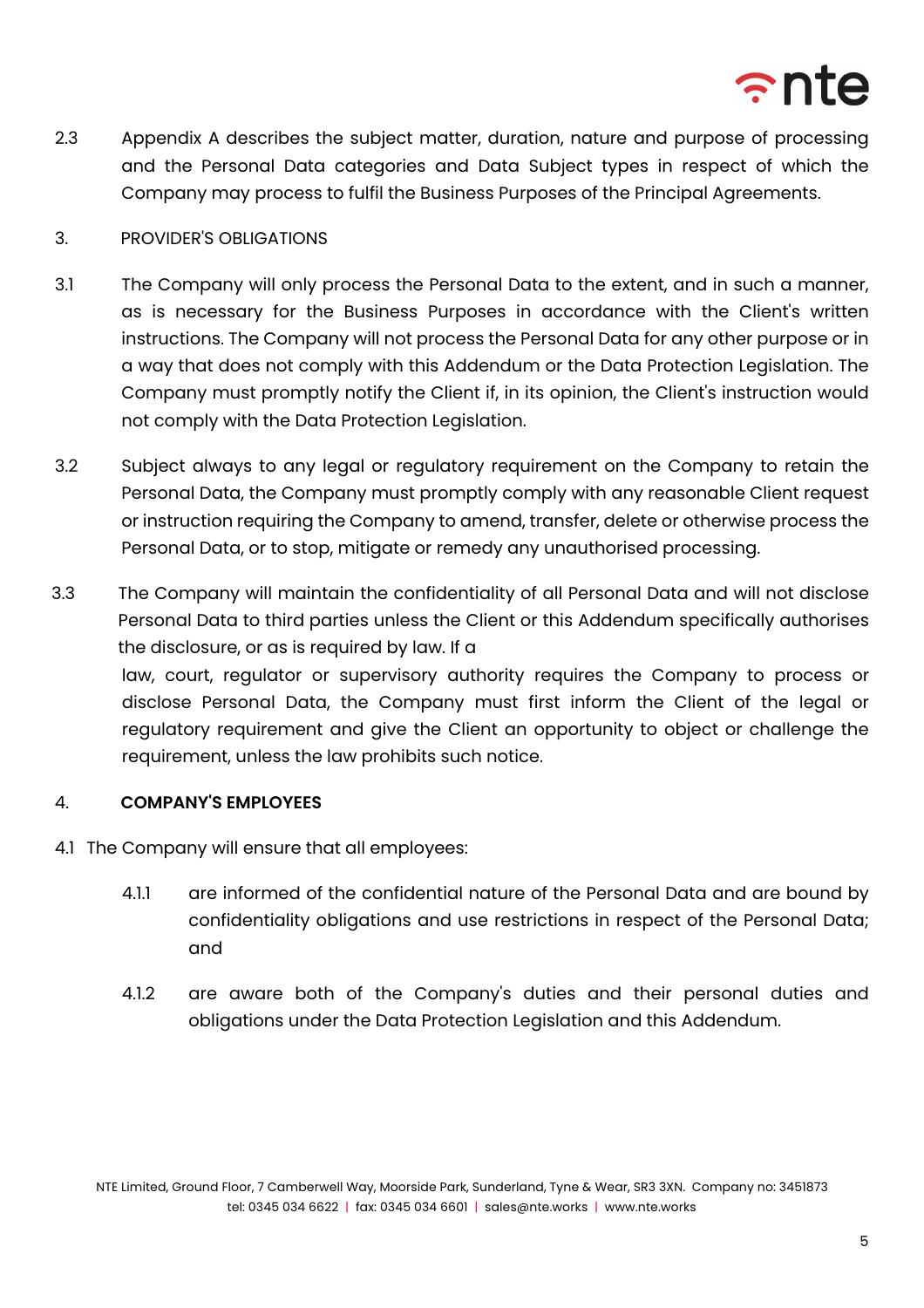

# 5. **SECURITY**

- 5.1 The Company must at all times implement appropriate technical and organisational measures against unauthorised or unlawful processing, access, disclosure, copying, modification, storage, reproduction, display or distribution of Personal Data, and against accidental or unlawful loss, destruction, alteration, disclosure or damage of Personal Data.
- 5.2 The Company must implement such measures to ensure a level of security appropriate to the risk involved, including as appropriate:

5.2.1 the pseudonymisation and encryption of personal data;

- 5.2.2 the ability to ensure the ongoing confidentiality, integrity, availability and resilience of processing systems and services;
- 5.2.3 the ability to restore the availability and access to personal data in a timely manner in the event of a physical or technical incident; and

5.2.4 a process for regularly testing, assessing and evaluating the effectiveness of security measures.

### 6. **PERSONAL DATA BREACH**

- 6.1 The Company will promptly and without undue delay notify the Client if any Personal Data is lost or destroyed or becomes damaged, corrupted, or unusable.
- 6.2 The Company will without undue delay notify the Client if it becomes aware of:
	- 6.2.1 any accidental, unauthorised or unlawful processing of the Personal Data; or

6.2.2 any Personal Data Breach.

- 6.3 Where the Company becomes aware of above, it shall, without undue delay, also provide the Client with the following information:
	- 6.3.1 description of the nature of the breach including the categories and approximate number of both Data Subjects and Personal Data records concerned;
	- 6.3.2 the likely consequences; and

NTE Limited, Ground Floor, 7 Camberwell Way, Moorside Park, Sunderland, Tyne & Wear, SR3 3XN. Company no: 3451873 tel: 0345 034 6622 | fax: 0345 034 6601 | sales@nte.works | www.nte.works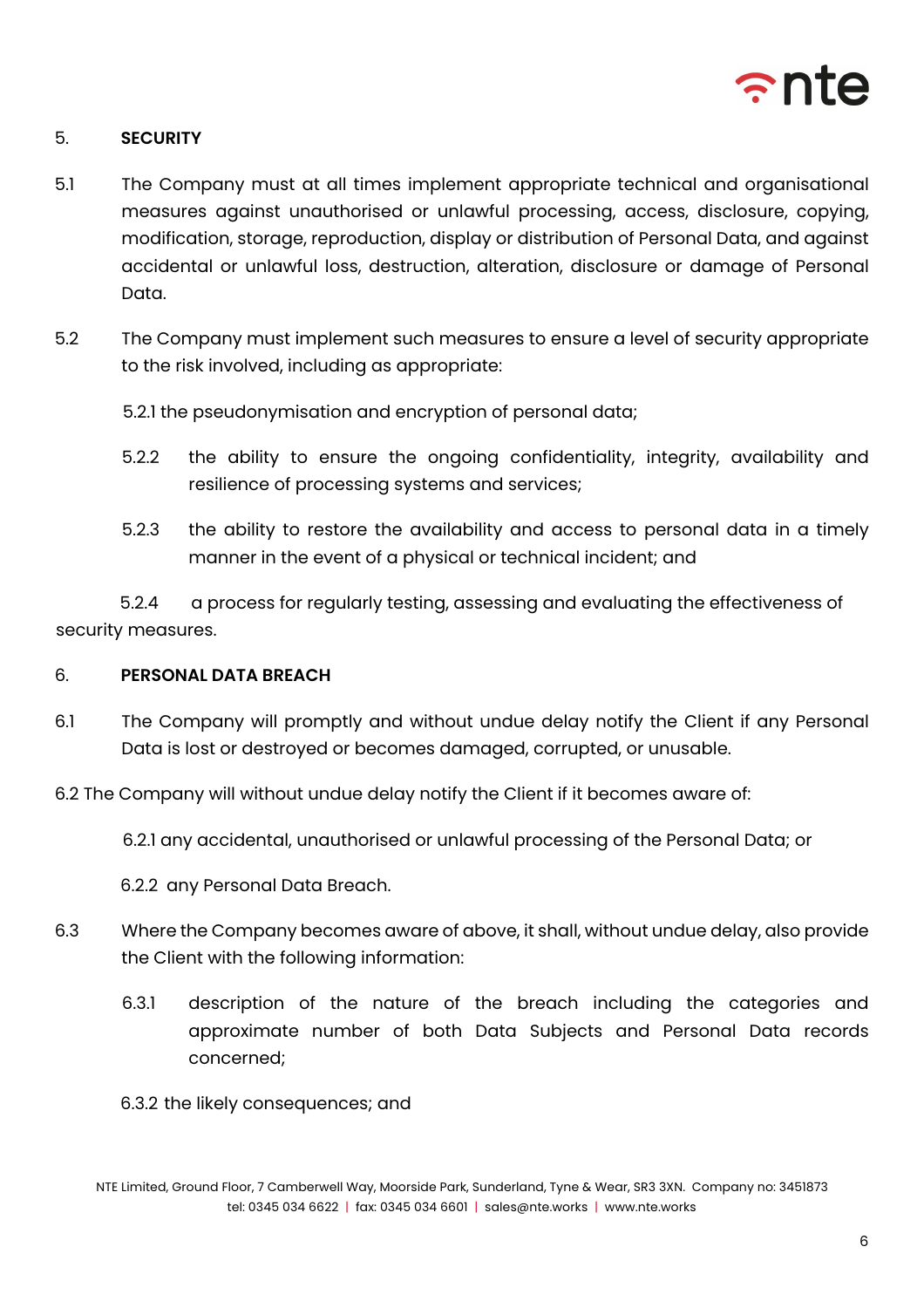

- 6.3.3 description of the measures taken, or proposed to be taken to address the breach, including measures to mitigate its possible adverse effects.
- 6.4 Immediately following any unauthorised or unlawful Personal Data processing or Personal Data Breach, the parties will co-ordinate with each other to investigate the matter.
- 6.5 The Company will not inform any third party of any Personal Data Breach without first obtaining the Client's prior written consent, except when required to do so by law.

# 7. **CROSS-BORDER TRANSFERS OF PERSONAL DATA**

- 7.1 The parties acknowledge and agree that processing of Client Personal Data may occur outside the UK but within the EEA. Transfers between the UK and EEA shall be performed in reliance upon the mutual adequacy decisions (or such replacement approved safeguards as may be in place from time to time) in place between the UK, EU and other members constituting the EEA. The parties acknowledge and agree that some of the Company's third-party providers are based outside the EEA, and their processing of Client Personal Data may involve a transfer of data outside the EEA. In particular, if the Client has requested Services or Products which are delivered outside the EEA the Company may have to transfer Client Personal Data outside the EEA. There may be occasions on which the Services or Products are requested by the Client to be delivered in a country in which none of the safeguards set out in clause 7.2 are implemented with the relevant in-country provider, regulator or other third party with whom the Company is required to share Client Personal Data. In those cases, the Personal Data may have to be transferred if the Client wishes to proceed with the relevant Products and/or Services, in such circumstances the Client will notify the Company that it or the Client may have to enter into SCCs or that it does not have in place adequate safeguards and will minimise the Personal Data transferred in such circumstances. The Company will only make transfers outside the EEA of Personal Data where it is necessary in order to provide the requested Services and/or Products to the Client. In such circumstances it is the Client's responsibility to ensure that such exports occur in a lawful manner.
- 7.2 Subject to clause 7.1, the Company will wherever possible ensure processing of Personal Data outside the EEA is under one of the following conditions:
	- 7.2.1 processing Personal Data in a territory which is subject to a current finding by the UK Information Commissioner or European Commission (as relevant to the origin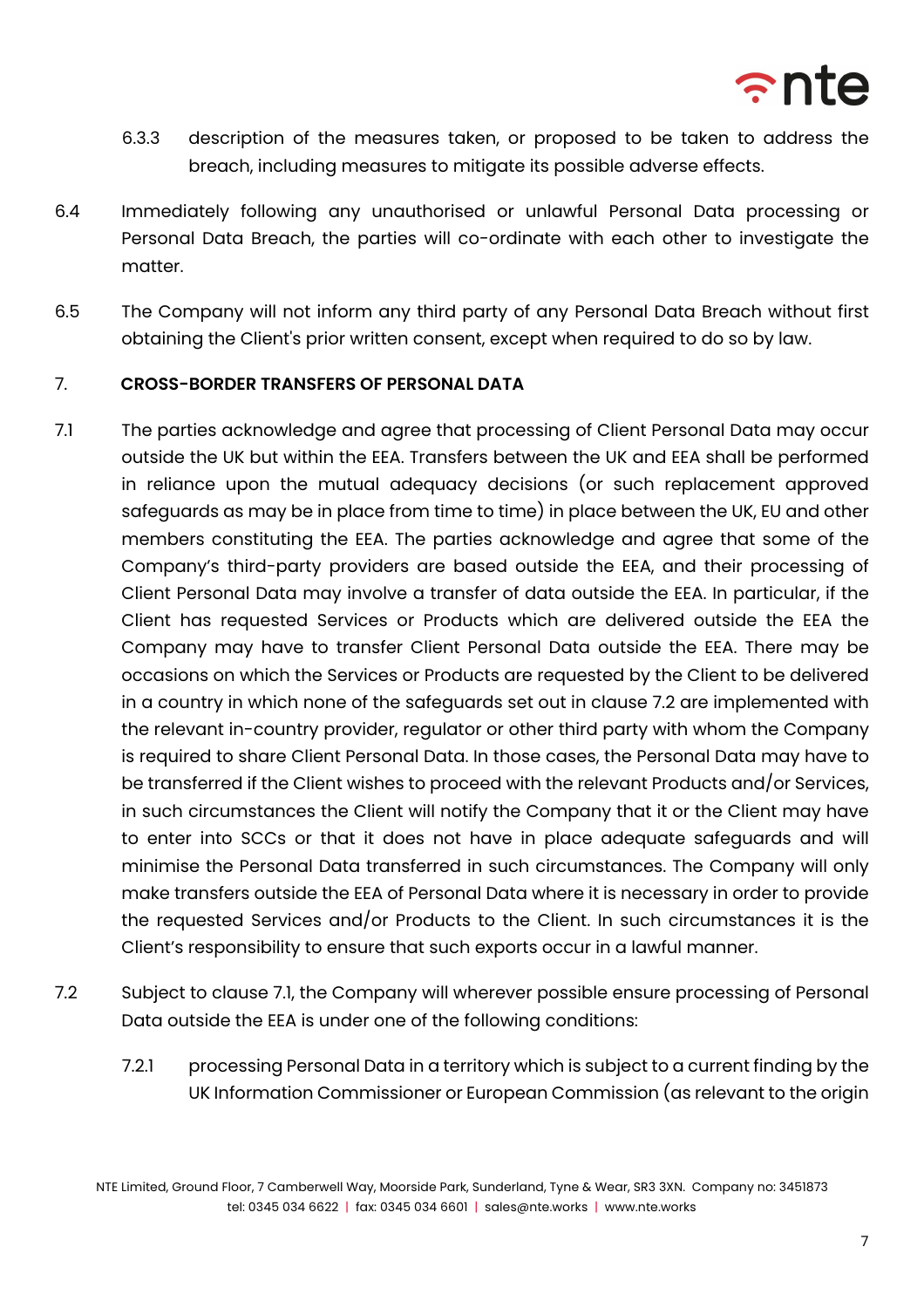

of the Personal Data) under the Data Protection Legislation that the territory provides adequate protection for the privacy rights of individuals; or

- 7.2.2 the Company participates in a valid cross-border transfer mechanism under the Data Protection Legislation, so that the Company (and, where appropriate, the Client) can ensure that appropriate safeguards are in place to ensure an adequate level of protection with respect to the privacy rights of individuals as required by Article 46 of the General Data Protection Regulation ((EU) 2016/679); or
- 7.2.3 the transfer otherwise complies with the Data Protection Legislation for the reasons set out in Appendix A.
- 7.3 If any Personal Data transfer between the Client and the Company requires execution of SCC in order to comply with the Data Protection Legislation (where the Client is the entity exporting Personal Data to the Company outside the EEA), the parties will complete all relevant details in, and execute, the then applicable UK ICO or European Commission (as relevant) approved SCC.
- 7.4 If the Client consents to appointment by the Company of a subcontractor located outside the EEA in compliance with the provisions of clause 8, then the Client authorises the Company to enter into SCC with the subcontractor in the Client's name and on its behalf or to enter into any processor to sub-processor SCCs which may be approved by the relevant regulator. The Company will make the executed SCC available to the Client on request.

# 8. **SUBCONTRACTORS**

8.1 The Company may authorise a third party (subcontractor) to process the Personal Data if:

- 8.1.1 the Client is provided with an opportunity to object (on bona fide reasonable grounds) to the appointment of each subcontractor within thirty (30) days after the Company supplies the Client with full details regarding such subcontractor;
- 8.1.2 the Company enters into a written contract with the subcontractor that contains terms substantially similar to those set out in this Addendum, and, upon the Client's written request, provides the Client with copies of such contracts;
- 8.1.3 the subcontractor's contract terminates automatically on termination of this Addendum for any reason.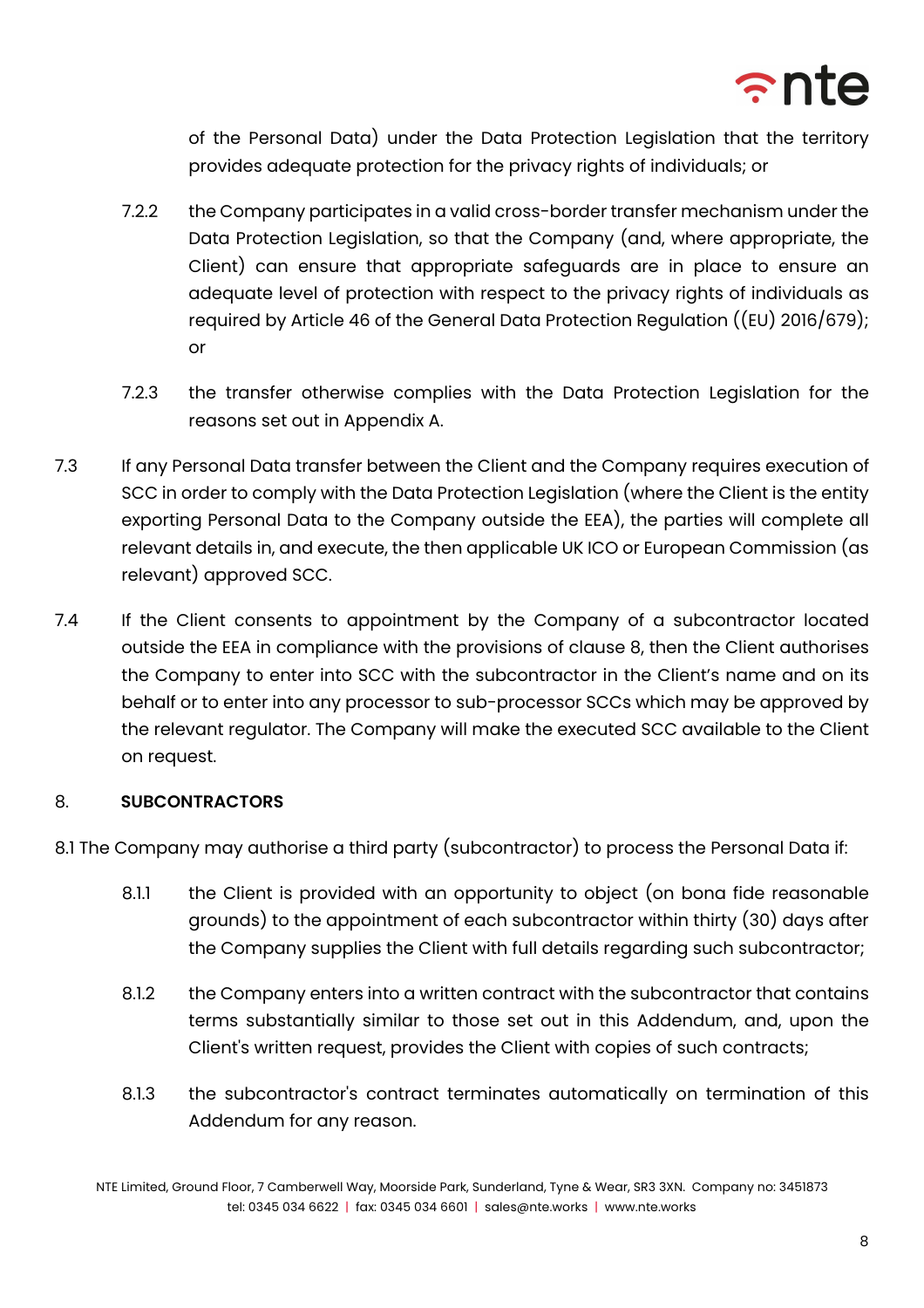

- 8.2 The Company will, on request, provide a list of third parties appointed and acting as subprocessors of Personal Data provided by the Company.
- 8.3 Where the subcontractor fails to fulfil its obligations under such written agreement, the Company remains fully liable to the Client for the subcontractor's performance of its agreement obligations.
- 8.4 The Parties consider the Company to control any Personal Data controlled by or in the possession of its subcontractors.
- 8.5 On the Client's written request and at the Client's cost, the Company will audit a subcontractor's compliance with its obligations regarding the Client's Personal Data and provide the Client with the audit results.
- 8.6 In the event that the Client rejects any proposed subcontractor as a sub-processor then without prejudice to any other rights and remedies of the Company:
	- 8.6.1 the Company shall not be liable to the Client for any failure to perform or delay in the performance of its obligations under this Addendum and/or Principal Agreement arising as a result of such rejection the subcontractor; and
	- 8.6.2 the Client shall bear all costs incurred by the Company in the procurement of a suitable replacement subcontractor (if applicable).

# 9. **COMPLAINTS, DATA SUBJECT REQUESTS AND THIRD-PARTY RIGHTS**

- 9.1 The Company must take such technical and organisational measures as may be appropriate, and promptly provide such information to the Client as the Client may reasonably require, at the Client's cost, to enable the Client to comply with:
	- 9.1.1 the rights of Data Subjects under the Data Protection Legislation, including subject access rights, the rights to rectify and erase personal data, object to the processing and automated processing of personal data, and restrict the processing of personal data; and
	- 9.1.2 information or assessment notices served on the Client by any supervisory authority under the Data Protection Legislation.
- 9.2 The Company must notify the Client immediately if it receives any complaint, notice or communication that relates directly or indirectly to the processing of the Personal Data on behalf of the Client or to either party's compliance with the Data Protection Legislation.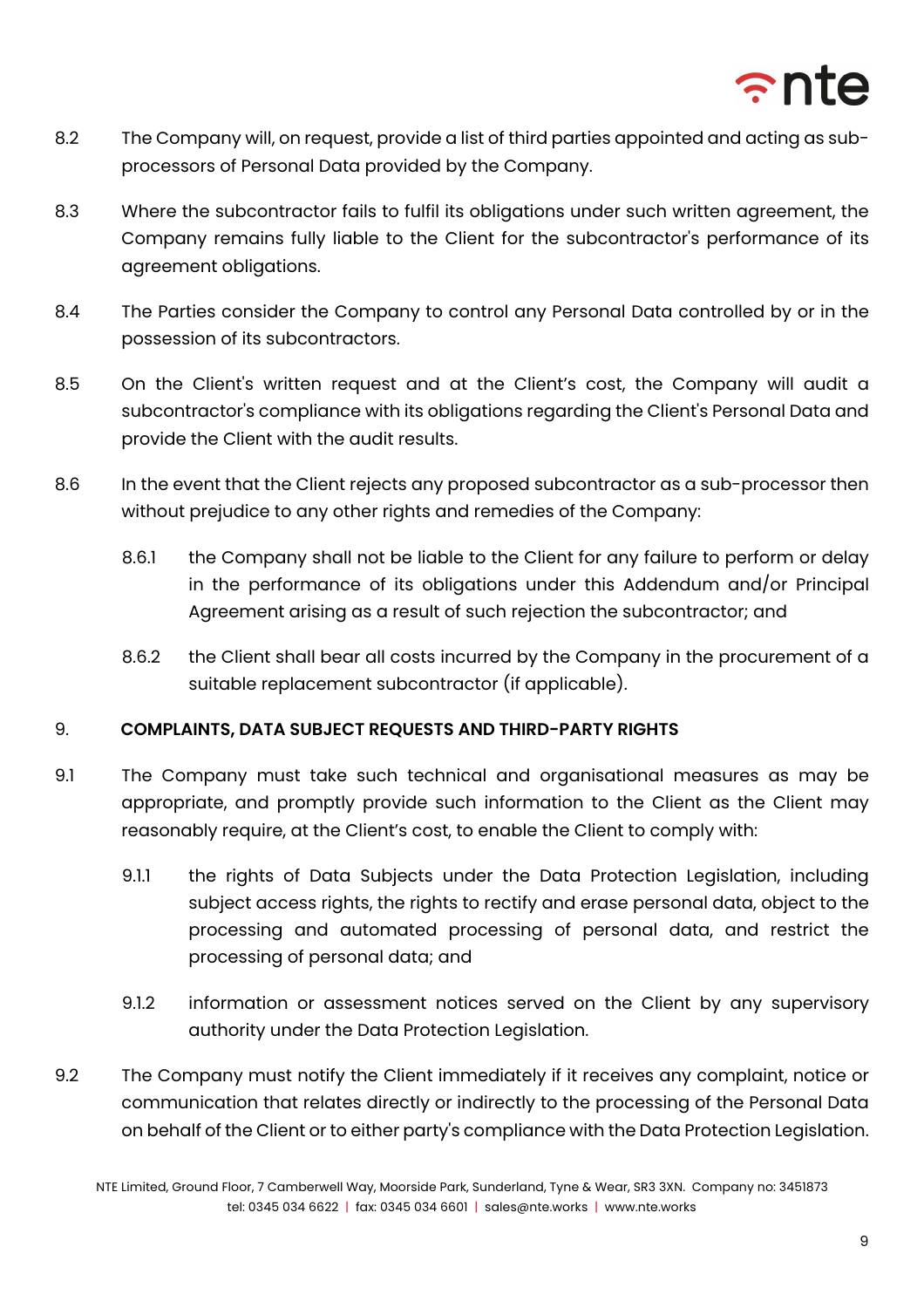

- 9.3 The Company must notify the Client without unreasonable delay if it receives a request from a Data Subject for access to their Personal Data or to exercise any of their related rights under the Data Protection Legislation.
- 9.4 The Company will give the Client its full co-operation and assistance in responding to any complaint, notice, communication or Data Subject request.
- 9.5 The Company must not disclose the Personal Data to any Data Subject or to a third party other than at the Client's request or instruction, as provided for in this Addendum or as required by law.

# 10. **TERM AND TERMINATION**

10.1 This Addendum will remain in full force and effect so long as:

10.1.1 the Principal Agreements or any of them remain in effect; or

10.1.2 the Company retains any Personal Data related to the Principal Agreements (and in relation to which data the Company is the Controller) in its possession or control

("Term").

- 10.2 Any provision of this Addendum that expressly or by implication should come into or continue in force on or after termination of the Principal Agreements in order to protect Personal Data will remain in full force and effect.
- 10.3 If a change in any Data Protection Legislation prevents the Company from fulfilling all or part of its Principal Agreements obligations, the Company may suspend the affected elements of processing of Client Personal Data until that processing complies with the new requirements. If the Company is unable to bring the Personal Data processing into compliance with the Data Protection Legislation the Company may, at its sole discretion and on thirty (30) days written notice to the Client, terminate the Principal Agreements.

# 11. **DATA RETURN AND DESTRUCTION**

11.1 On termination or expiry of a Principal Agreement for any reason, the Company will securely delete or destroy or, if directed in writing by the Client, return all or any Personal Data related to the relevant expired or terminated Agreement which is in its possession or control, except for such data as it may retain and use for audit and such other purposes as are in accordance with the Data Protection Legislation.

NTE Limited, Ground Floor, 7 Camberwell Way, Moorside Park, Sunderland, Tyne & Wear, SR3 3XN. Company no: 3451873 tel: 0345 034 6622 | fax: 0345 034 6601 | sales@nte.works | www.nte.works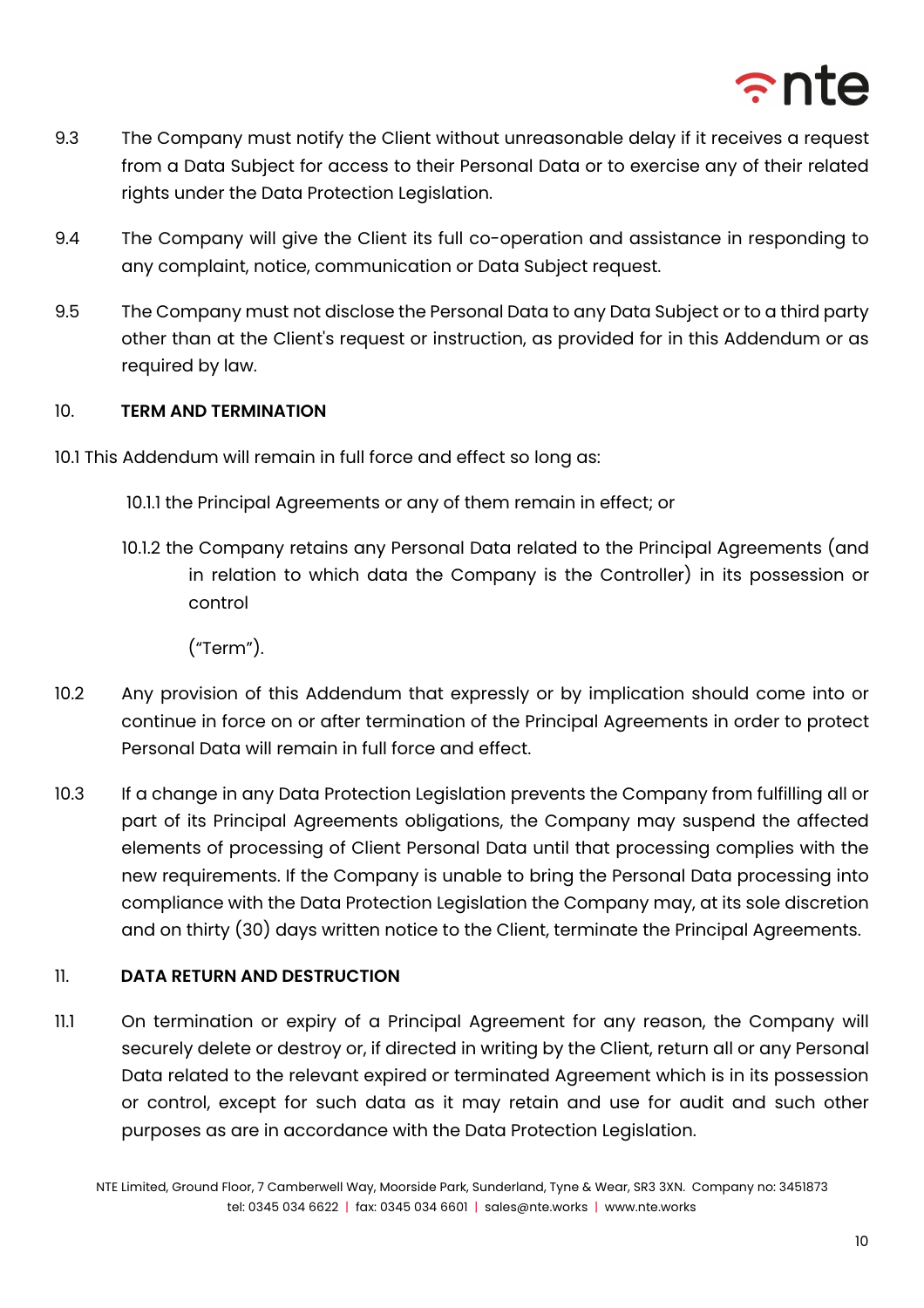

11.2 If any law, regulation, or government or regulatory body requires the Company to retain any Personal Data, documents or materials that the Company would otherwise be required to return or destroy, it will so retain them and follow its usual deletion and retention policies.

### 12. **RECORDS AND AUDIT**

- 12.1 The Company will keep detailed, accurate and up-to-date written records regarding any processing of Personal Data it carries out for the Client, to the extent required under the applicable Data Protection Legislation.
- 12.2 The Client and the Company must review the information listed in the Annexes to this Addendum once a year to confirm its current accuracy and update it when required to reflect current practices.
- 12.3 The Company shall, to the extent it is required to do so by applicable Data Protection Legislation, and upon written request make available to the Client:
	- 12.3.1 a summary of any relevant audit reports it has completed and which demonstrate the Company's compliance with its obligations as a Processor under applicable Data Protection Legislation; and
	- 12.3.2 confirmation that any relevant audit has not revealed any material vulnerability in the Company's systems which may affect the Company's Personal Data, or to the extent that any such vulnerability was detected, that the Company has taken steps to remedy such vulnerability.
- 12.4 If the measures set out above are not sufficient to confirm the Company's compliance with Data Protection Legislation, the Company will allow an information request and/or audit by the Client as is reasonably necessary to demonstrate the Company's compliance with its obligations under Article 28 of the GDPR subject to the Client:
	- 12.4.1 giving the Company reasonable prior notice of such information request, audit and/or inspection being required by the Client;
	- 12.4.2 the parties mutually agreeing upon the scope, timing and duration of the audit;
	- 12.4.3 ensuring that all information obtained or generated by the Client or its auditor(s) in connection with such audits is kept strictly confidential (save for disclosure to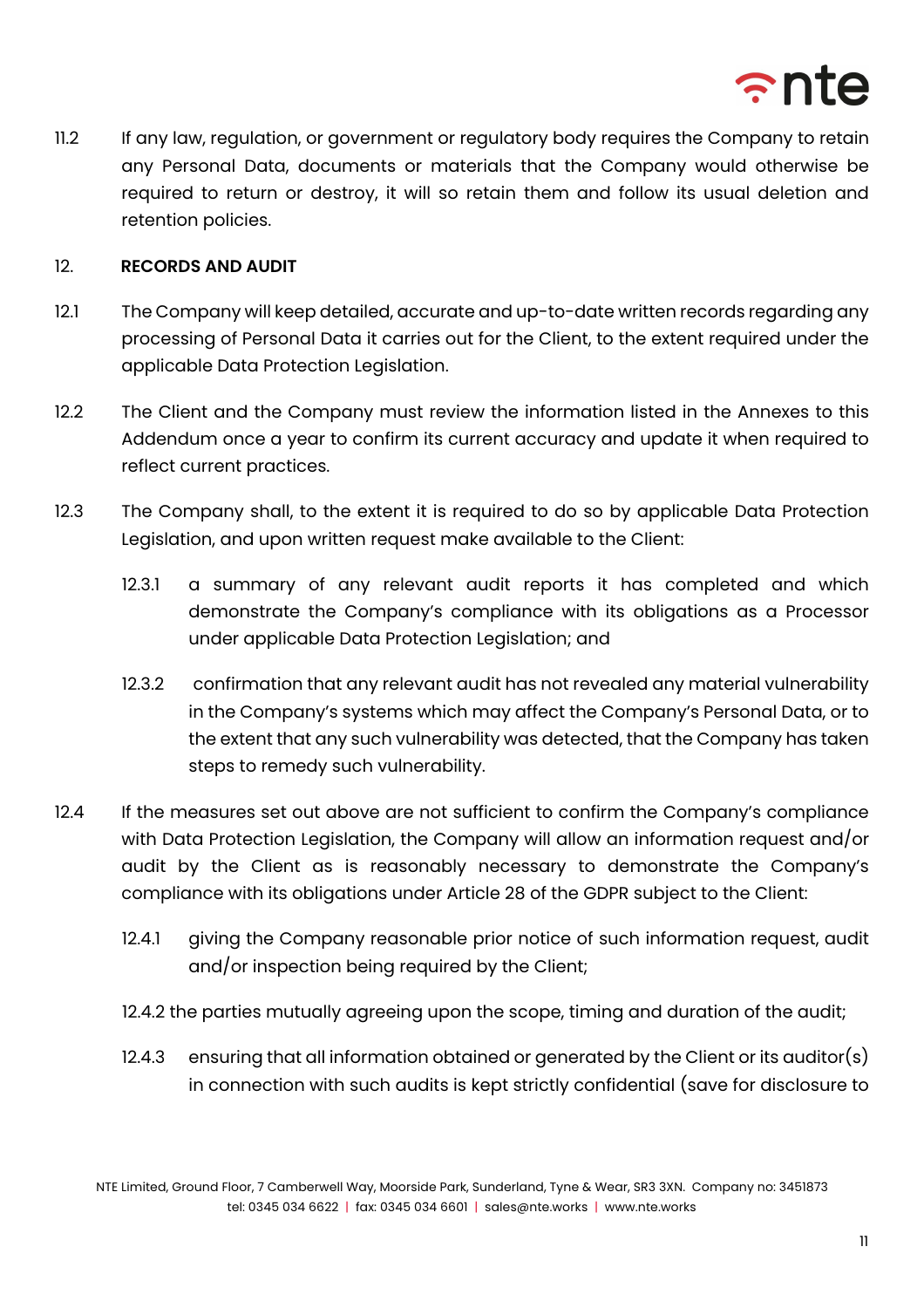

the relevant data protection supervisory authority or as otherwise required by applicable law);

- 12.4.4 ensuring that such audit or inspection is undertaken during normal business hours, with minimal disruption to the Company's business, any subcontractors affected and the business of other customers of the Company; and
- 12.4.5 paying the Company's reasonable charges for assisting with the provision of information and allowing for and contributing to inspections and audits.

### 13. **WARRANTIES AND LIMITATIONS**

- 13.1 The Company warrants that:
	- 13.1.1 its employees and any other person accessing Personal Data on its have received the required training on the Data Protection Legislation relating to the Personal Data;

13.1.2 it will process the Personal Data in compliance with the Data Protection Legislation; and

- 13.1.3 considering the current technology environment and implementation costs, it will take appropriate technical and organisational measures to prevent the unauthorised or unlawful processing of Personal Data and the accidental loss or destruction of, or damage to, Personal Data, and ensure a level of security appropriate to:
	- 13.1.3.1 the harm that might result from such unauthorised or unlawful processing or accidental loss, destruction or damage;
	- 13.1.3.2 the nature of the Personal Data protected; and
	- 13.1.3.3 comply with all applicable Data Protection Legislation and its information and security policies, including the security measures required in clause 5.1.
- 13.2 The Client warrants and represents that the Company's expected use of the Personal Data for the Business Purposes and as specifically instructed by the Client will comply with the Data Protection Legislation and that the Client has provided all notices and obtained all consents as may be necessary or desirable under the Data Protection Legislation.

NTE Limited, Ground Floor, 7 Camberwell Way, Moorside Park, Sunderland, Tyne & Wear, SR3 3XN. Company no: 3451873 tel: 0345 034 6622 | fax: 0345 034 6601 | sales@nte.works | www.nte.works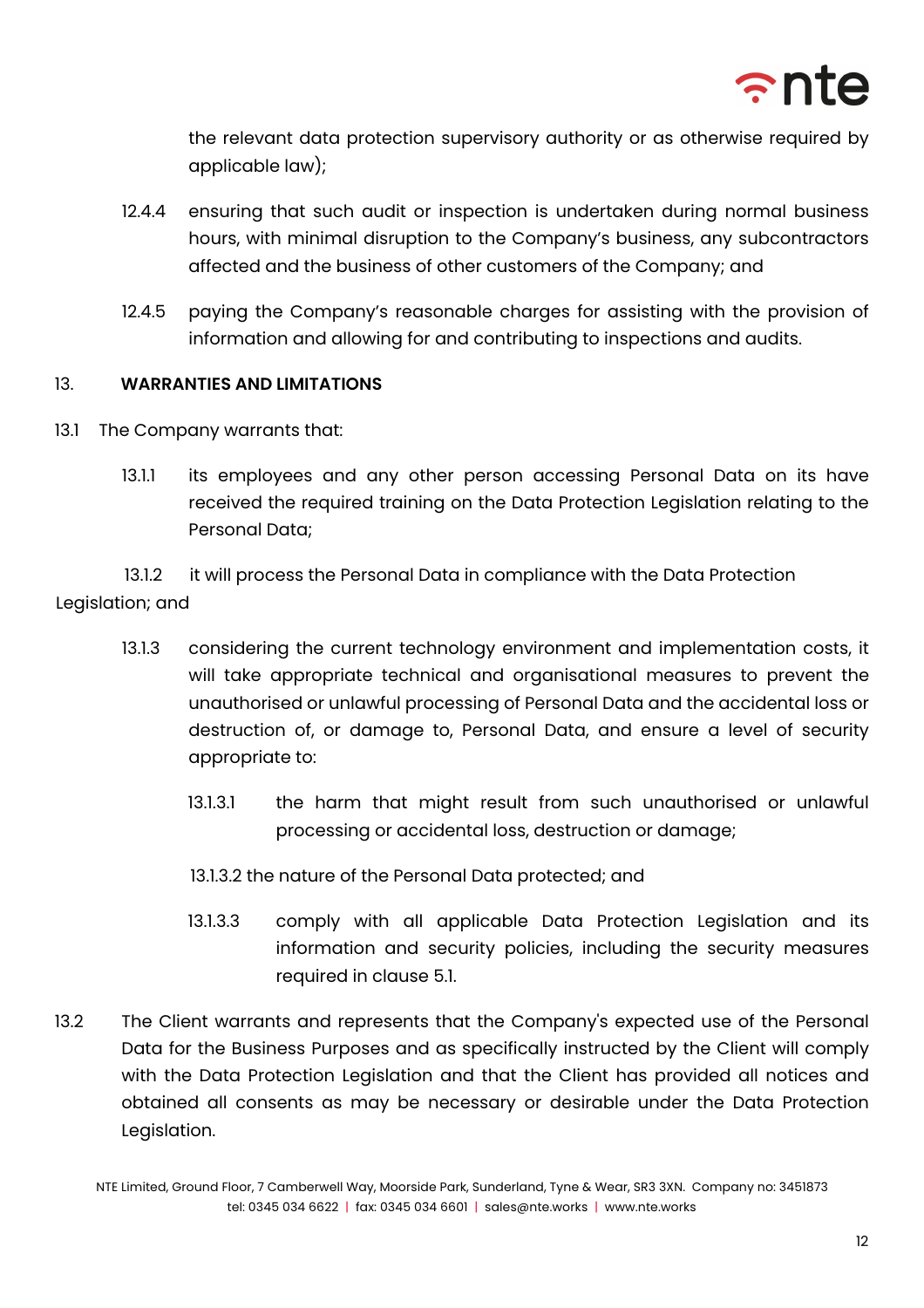

13.3 The limitations and exclusions of liability set out in the Principal Agreements shall continue to apply and shall also apply to the Company's liability to the Client under this Addendum. To the extent the relevant Principal Agreement does not set out an agreed financial cap on the Company's liability, then subject to any liability which cannot lawfully be excluded or limited, the Company's aggregate liability pursuant to this Addendum shall be limited to one hundred per cent (100%) of the charges payable for the Services and Products under the directly affected Principal Agreement.

### 14. **NOTICE**

- 14.1 Any notice or other communication given to a party under or in connection with this Addendum must be in writing and delivered to:
- 14.2 For the Client: the main contact identified in the relevant Principal Agreement;
- 14.3 For the Company: John Patterson.
- 14.4 Clause 14.1 does not apply to the service of any proceedings or other documents in any legal action or, where applicable, any arbitration or other method of dispute resolution.

### 15. **GOVERNING LAW AND JURISDICTION**

- 15.1 This Addendum, and any dispute or claim (including non-contractual disputes or claims) arising out of or in connection with it or its subject matter or formation shall be governed by, and construed in accordance with the law of England and Wales
- 15.2 Each party hereby irrevocably agrees that the courts of England and Wales shall have exclusive jurisdiction to settle any dispute or claim (including non-contractual disputes or claims) arising out of or in connection with the Contract or its subject matter or formation.

### APPENDIX A- PERSONAL DATA PROCESSING PURPOSES AND DETAILS

### Subject Matter of Processing:

For the purposes of and/or incidental to performing the Services and delivering the Products pursuant to the Principal Agreements.

Duration of Processing: